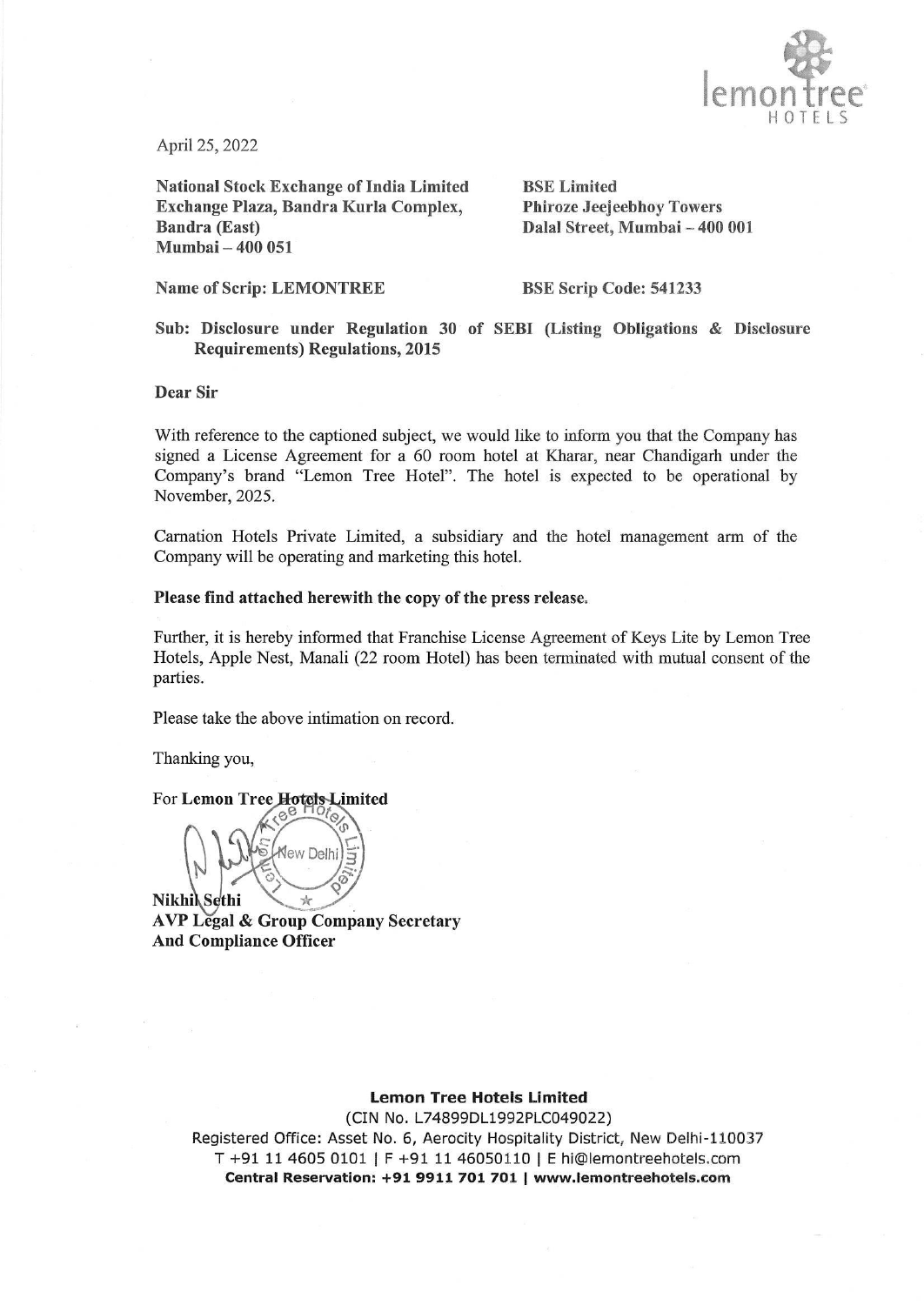## Lemon Tree Hotels signs a new property in Kharar near Chandigarh

New Delhi, 25 April 2022: Lemon Tree Hotels Limited announced its latest hotel signing - Lemon Tree Hotel, Kharar, near Chandigarh. This hotel, owned by M/s Omni Pacific Colonisers Pvt. Ltd. is expected to open by November 2025, and shall be managed by Carnation Hotels Private Limited, a subsidiary and the management arm of Lemon Tree Hotels Limited.

Positioned in the urban region of Punjab, it is among the 4 blocks of Sahibzada Ajit Singh Nagar district. Kharar is a fast-growing business and cultural hub in Punjab that has many tourist attractions to explore. From Gurudwaras and temples to amusement parks, gardens, lakes, and sanctuaries, the city has everything to delight a traveler.

Located in the Mohali region, this property will feature 60 well-appointed rooms, complemented by a multi-cuisine restaurant and a bar. It will also have a conference room, banquet facility, a spa and a fitness centre for recreation.

Speaking on the occasion, Mr. Vikramjit Singh, President, Lemon Tree Hotels, commented, "We are delighted to expand our reach in Punjab with our valued partner M/s Omni Pacific Colonisers Pvt. Ltd. This state holds immense business and tourism potential, and is a preferred destination for both business and leisure travellers. With our widespread reach, we feel that this hotel will add value to our customers.

## ABOUT LEMON TREE HOTELS LIMITED

Lemon Tree Hotels Limited is India's largest hotel chain in the mid-priced hotel sector, and the third largest overall, on the basis of controlling interest in owned and leased rooms, as of June 30, 2017, according to the Horwath Report. We operate in the upscale segment and in the mid-market sector, consisting of the upper-midscale, midscale and economy segments. We deliver differentiated yet superior service offerings, with a value-for-money proposition.

LTHL opened its first hotel with 49 rooms in May 2004 and currently operates  $\sim$ 8,350 rooms in 85 hotels across 52 destinations, in India and abroad, under its various brands viz. Aurika Hotels & Resorts, Lemon Tree Premier, Lemon Tree Hotels, Red<br>Fox Hotels, Keys Prima, Keys Select and Keys Lite. As the current pipeline becomes operational, ~10,600 rooms in 108 hotels across 64 destinations, in India and abroad shall be operated under the LTHL brands.

Lemon Tree Hotels, including Keys Hotels, are located across India, in metro regions including the NCR, Mumbai, Kolkata, Bengaluru, Hyderabad and Chennai, as well as numerous other tier I and II cities such as Pune, Ahmedabad, Chandigarh, Jaipur, Indore, Aurangabad, Udaipur, Vishakhapatnam, Kochi, Ludhiana,